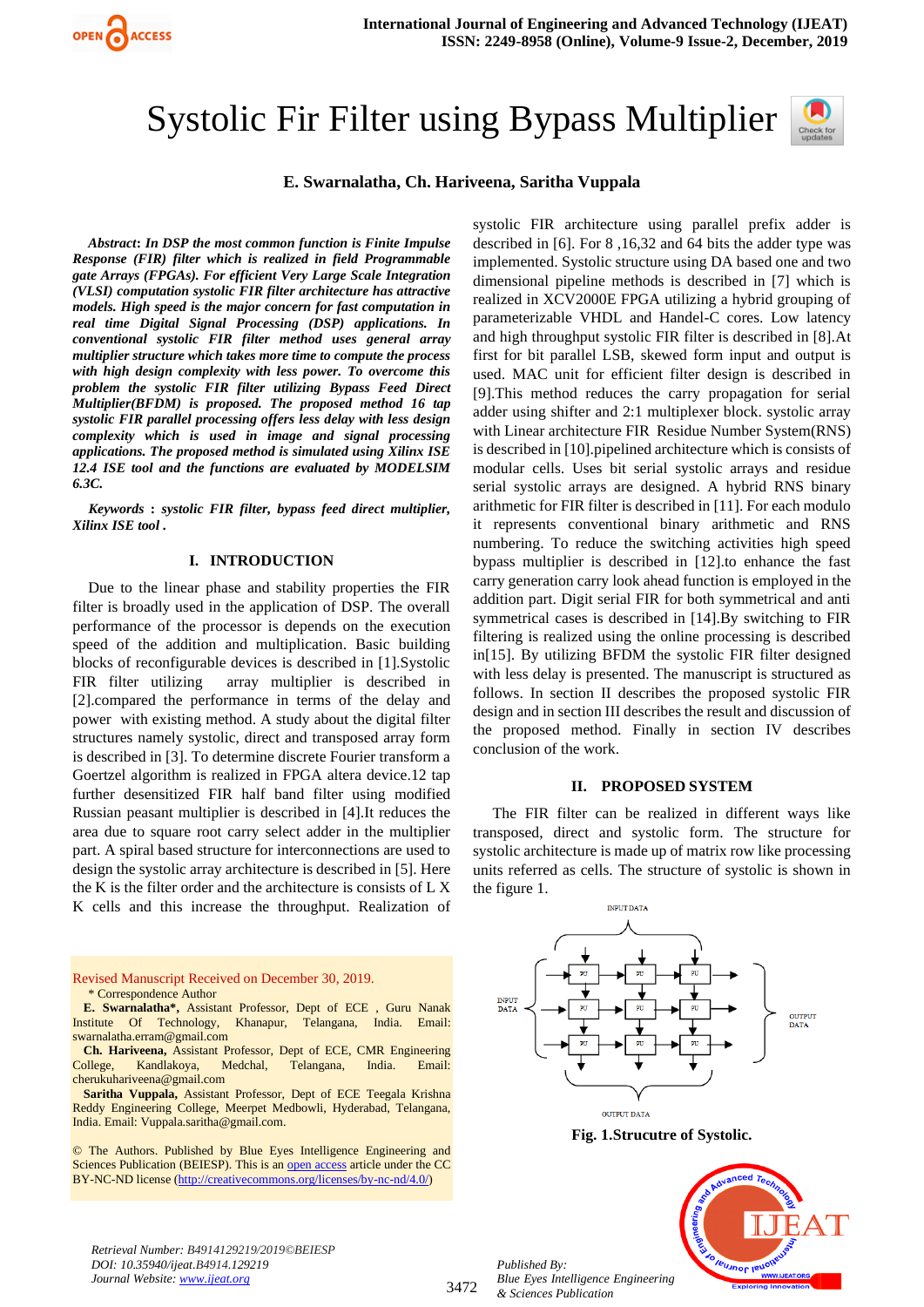Each rows and columns has processing unit (PU) in matrix form. Each PU is depends on one another.

For the given data the output is obtained in row and column wise. The systolic FIR in single PU is the specialized form of parallel computing. In the proposed method the 16-tap systolic structure is shown in the figure 2.



**Fig. 2.16-tap systolic FIR fitler.**

The systolic FIR filter transfers the data is a pipeline structure which is made up of an array of processing elements. The  $X(n)$  is the input  $V0, V1, \ldots, V15$  are the coefficients and registers values get multiplied and added at the input and output. Where the x get multiplied and accumulated and results are flow from left to right with high speed due to pipelining. The data flows synchronously across the array elements. The general equation for the FIR filter is formulated as.

$$
O(n) = VT (n). x(n)
$$

$$
= \sum_{k=0}^{L-1} v(k)x(n-k)
$$

Any Here the  $O(n)$  is the output. In systolic FIR structure the multiplier input originates from the various nodes i.e. from two dynamic inputs, one coefficients input and dynamic input, one pre adder input and one coefficient input, finally from one pre adder output and one dynamic input. Figure 3 shows the BFDM. Here in the multiplier part BFDM is used. In add and shift multiplier method, zero is added to the partial product as  $U=0$  and input Q is added when  $U=1$ , this causes unwanted power dissipation. To overcome this problem when U=0 bypass is appears and the partial product get right shifted by position one, this avoids the unwanted adder part.

The bypass and feeder register is used when U=0 for bypass the adder. In every cycle the current bit of next cycle is checked, if it is 0 adders is bypass to the next cycle which is used to store the present partial product. Adder is required when  $U(n+1) = 1$  and the clocked feed register is used to store the partial product which is feed to added on the next cycle. In this multiplier, there is no need of shifting LSB only shifting MSB which saves power. Here the LSB is stored in the p latch and the counter is used to open the latch.



The activity of functional blocks namely adder, multiplexer selection node, counter, shifting of register, shifting of Partial product registers (latches) is minimized in the bypass feed direct multiplier.

# **III. RESULT AND DISCUSSION**

The proposed method 16- tap systolic FIR parallel processing using bypass feed direct multiplier is implemented using Xilinx 12.4 ISE (Family- Spartan 3, Package-X3CSpq208, Speed:-5 and Devices-XC4VLX15/XCVLX25) design tool to check the functionality. The FIR filter is designed and simulated in MODELSIM6.3c. Figure 4 illustrates the simulation waveform of the proposed systolic FIR filter.



*Retrieval Number: B4914129219/2019©BEIESP DOI: 10.35940/ijeat.B4914.129219 Journal Website[: www.ijeat.org](http://www.ijeat.org/)*

3473 *Published By: Blue Eyes Intelligence Engineering & Sciences Publication*